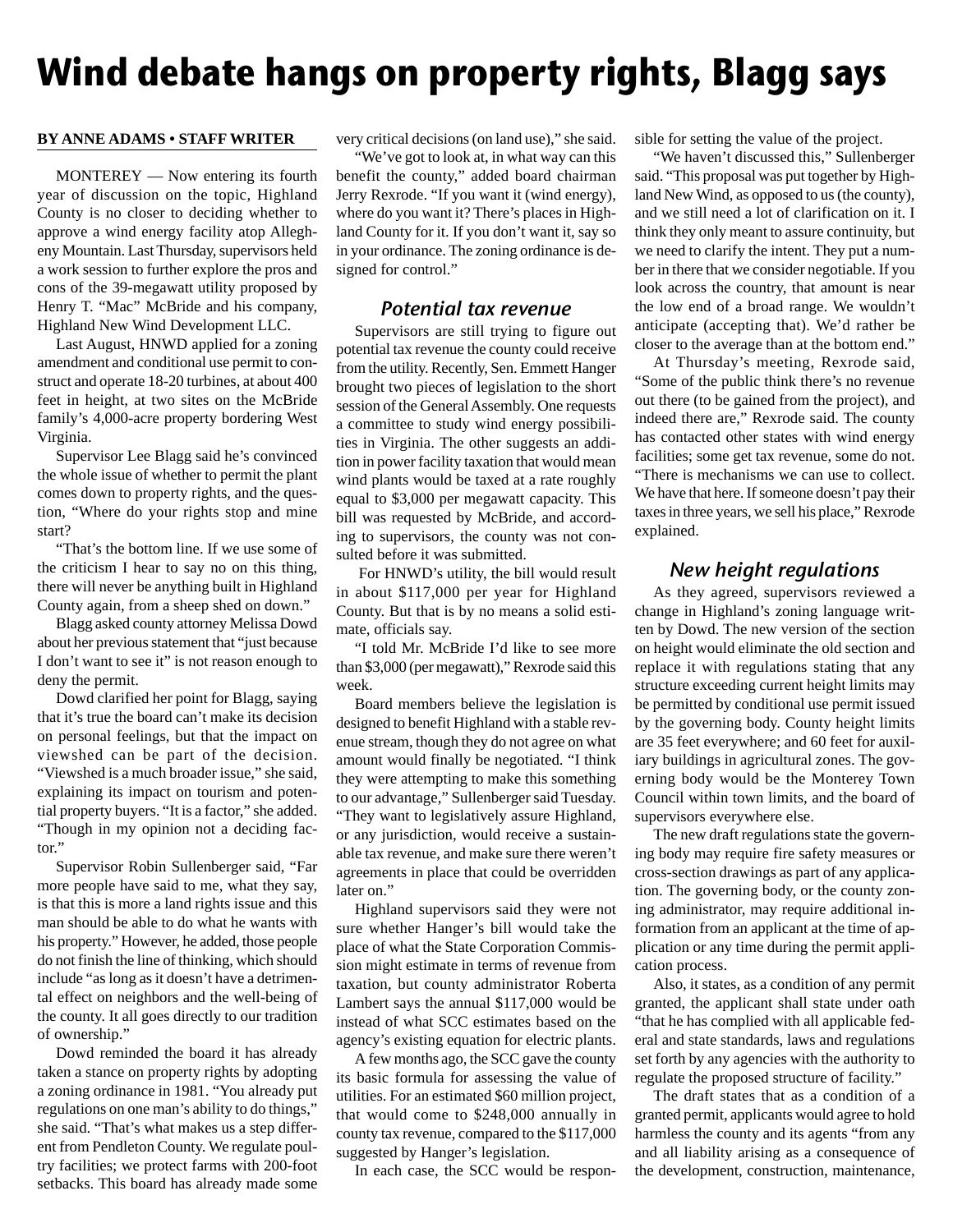or removal of the proposed structure."

"Obviously we've been through many versions of this," said Sullenberger. "And this is the latest draft, tweaked as late as today (Thursday). But it's not necessarily the final version. Our intent is to get something on the table for the planning commission to set for public hearing."

Officials explained the changes were in line with neighboring counties on height requirements and in keeping control through the local governing bodies. However, Sullenberger said he did not believe height should be the overriding factor in considering HNWD's application. "All merits of projects need to be considered and that's what we intend to do with this."

Rexrode noted the ordinance would not specify any one type of structure. "We know we're going to have additional cell towers," he said. "This (language) can regulate anything like that."

Dowd said the change "doesn't do anything to this applicant." HNWD will not have to make another application for its project. "This is a benign proposal," she said. "There is nothing in here the board didn't already have the authority to require."

The other issue Dowd said supervisors felt strongly about is that the burden should be on an applicant to meet federal and state regulations, whatever they may be or however they apply to any projects. It should not be up to the board to act as "policemen" to figure out what's required, she said. "The applicant will state under oath that they have met those regulations, making it their full, legal responsibility. It takes the burden where it should be."

### IDA to review wind issue

The board asked Highland County's Industrial Development Authority to weigh in on the project. IDA members attending Thursday's meeting agreed to call the authority together and review the board's questions. "It is industrial development," Rexrode stressed. "And we'd like some input from ya'll on a couple of things."

IDA chairman Dave Smith asked whether McBride's proposal through legislation of \$3,000 a megawatt would be in addition to the \$248,000 in revenue estimated by the SCC. "No, it would be one of the two," Rexrode said.

Sullenberger said much about the potential revenue is negotiable, but there are a lot of unknowns. The board has sent a letter to the Attorney General's office asking for an opinion on whether any tax revenue stream could be sustained.

Smith asked supervisors whether they had weighed in on Hanger's legislation.

"What we have made clear is that there will be a review of them," Sullenberger said. "Sen. Hanger has no intention of railroading this bill through." However, he emphasized, the state's General Assembly is often under the influence of lobbyists and is "not always driven by things that are best for the localities."

Smith told the board the IDA needed to come up to speed on the issues. "We can bring facts back to the board," he said. "And we'll look at this bill." He requested a list of questions and suggestions. "We'll be glad to call a meeting," he said.

Sullenberger noted McBride and his agents had been "very forthright." HNWD is completely aware of tax revenue issues "though that doesn't mean we're on the same page," he said. "But they have expressed a willingness to negotiate and they are to be commended for that. There is no effort on their part to avoid this issue."

# Unresolved questions

Sullenberger had a long list of questions about the project. He asked McBride, who was in attendance, about the following issues, and McBride agreed to respond to any written questions from the board:

■ The SCC requirement for a Certificate of Public Necessity and Convenience — All Virginia localities must be approved by the SCC to qualify for this certificate to operate. The application process includes several levels of review, coordinated by a number of state and federal agencies. "I'm a little disappointed there doesn't seem to be a lot of clarity," Sullenberger said. "This is a new issue for them (wind energy) but we need to push that button a little harder." Lambert read aloud from the list of requirements at the SCC (see sidebar). "That's a pretty extensive list," Rexrode added.

Lambert said the SCC would probably classify HNWD's project as an electric generation facility, "but there will be no absolute determination without an application."

One of the questions is whether HNWD can apply for its certificate through the SCC without Highland's board approval of the permit. Lambert said HNWD could apply, according to her information from the SCC, even if its application locally is still pending. "(A local permit) is not a necessity," she explained.

■ Conditions the board could place on a conditional use permit — Sullenberger wondered how extensive the county's list of conditions attached to a permit could be. "Can we request any requirements as extensive as we wish them to be?"

Dowd said yes, and in granting a permit, the board is obligated to consider any issues it determines are in the public's interest. "You can make requirements prior to granting the permit, or make the permit contingent upon meeting the requirements. You can do it both ways," she said. Also, the board can put contingencies attached to a permit with a time frame, a deadline, attached. Dowd described it as a chicken-and-egg problem. HNWD would not want to spend millions meeting board requirements without assurance the permit would eventually be granted, and the board would not want to grant the permit without assurance those requirements would be met. "And (providing a time frame) may be where the balance is," she said. "If a conditional use permit is granted with contingencies, the governing body has not made the process impossible for any applicant to go through." Furthermore, she told the board, "You have already asked the applicant (for some things) and I know some were not acceptable to them. You can ask the applicant for that now, or at the time of the public hearing on the conditional use permit, or go with what you've got and attach contingencies."

■ The Federal Aviation Administration — Sullenberger asked about FAA regulations and whether the project could interfere with the Evers Military Operations Area, where fighter pilots train by flying at low altitudes. He said the county has been told by HNWD there would not be a problem with flight patterns, but "I'd like us to request that in writing from the applicant. They have said we could be assured (the project) is not going to be an issue, but we need a clear statement on that."

■ Green Bank's National Radio Astronomy Observatory — The observatory in Green Bank, W.Va. consists of an array of giant satellites that "listen" in space, and this area is considered a "quiet zone" for that purpose. Sullenberger said the county has contacted the facility and been told it doesn't believe the 400-foot turbines would interfere, "but that doesn't give us a clearly defined answer," he said. Lambert explained the observatory would want to know the wind plant's equipment was governed by the Federal Communications Commission. It would consider the turbines as "unintentional emitters" and that in general, interference would be unlikely unless there were anomalies in the mountainous landscape. Until the final location for the turbines is determined, however, the observatory cannot say for sure there will not be a problem. Once it knows where the turbines will be, observatory personnel can conduct tests.

■ Height — Sullenberger said one of the biggest issues surrounding the wind plant is the "extreme height," something which "came out so profoundly publicly," he said. "I would like to ask the applicant what the effect would